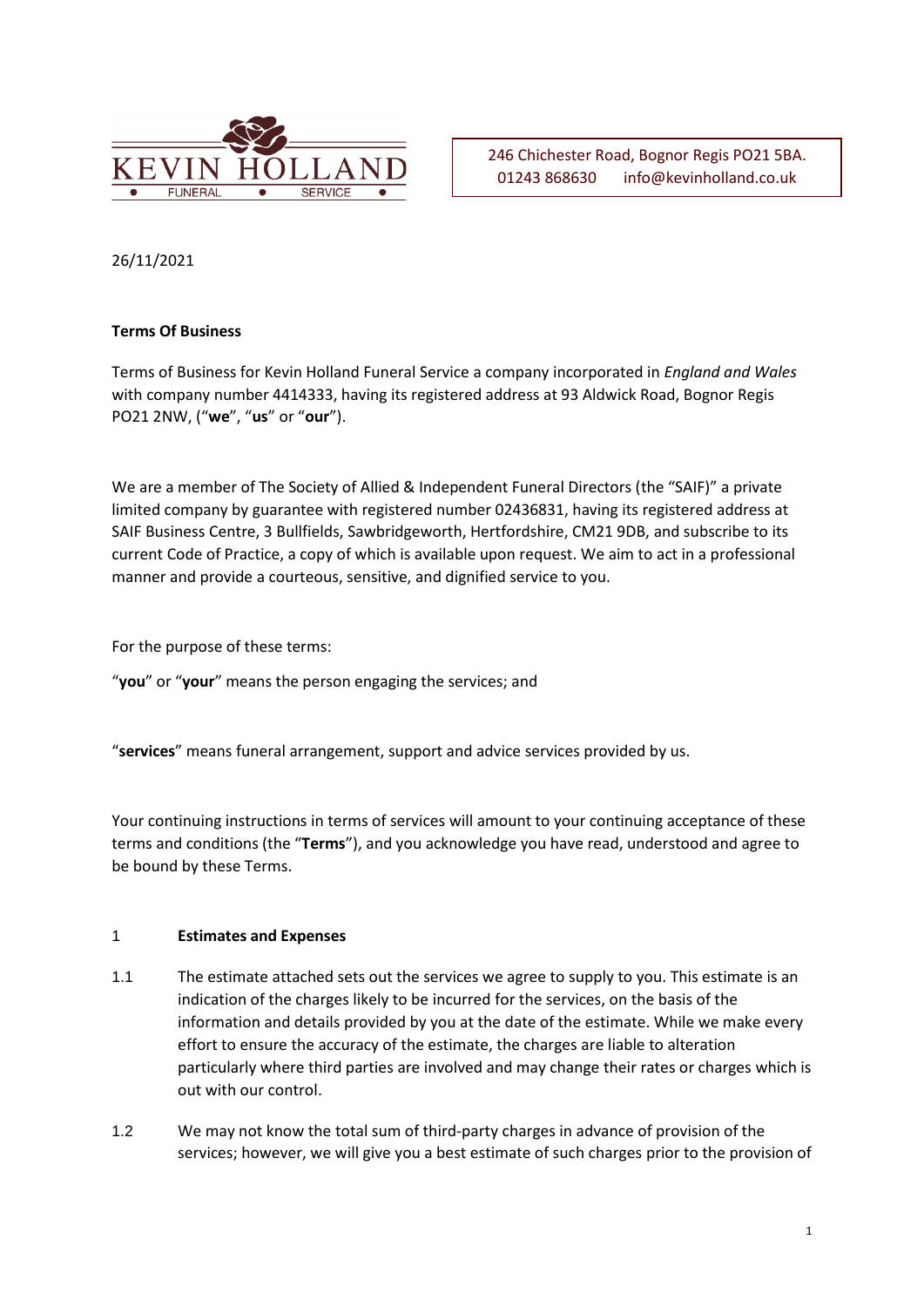the services in the written estimate. The actual amount of the charges will be detailed and shown in the final account.

- 1.3 If you amend your instructions in terms of the services, we may require your written confirmation of the amended instructions and as a result you may need to make and/or incur an extra charge for the amended instructions, such charge in accordance with prices published in our current price list.
- 1.4 We will add VAT to our charges, where applicable, at the current rate when we prepare the estimate and final account.
- 1.5 On occasion we may also charge you an administration fee. For example, we will charge you an administration fee where we receive a cheque from you which is subsequently not honoured or if we write to remind you that an account is overdue. If we instruct debt collection agents, we may also recover from you the fees we incur. Further details regarding these fees are available on request.

## 2 **Payment Arrangements**

- 2.1 We will issue you with an invoice for payment in relation to any services provided or undertaken, usually within 10 working days of the funeral taking place
- 2.2 The payment of an invoice is due within 14 days of date of our invoice, unless otherwise agreed by us in writing or unless you optioned for one of our fixed cost, simplified or standardised funerals arrangements, when the deposit requirements and payment terms will be much shorter.

## 2.3 **For Fixed Cost Direct Funerals:**

Payment is due in full before the funeral date.

## 2.4 **For Simplified Funerals:**

A 50% deposit is required when you engage the service, with the balance due following provision of the services within 30 days of our invoice.

#### 2.5 **Standardised Price & Traditional funerals**

No deposit is required, unless otherwise agreed. If any instalment payments have been agreed full payment of third party costs will be required when you engage the service.

- 2.6 If you fail to pay in full by 60 days of the date of invoice for any of the services provided to you, we may charge you interest at 2% per month.
- 2.7 We may also recover the costs of taking any legal action, when necessary, to recover any unpaid sums (unless a Court orders states otherwise).

#### 3 **Indemnity and Liability**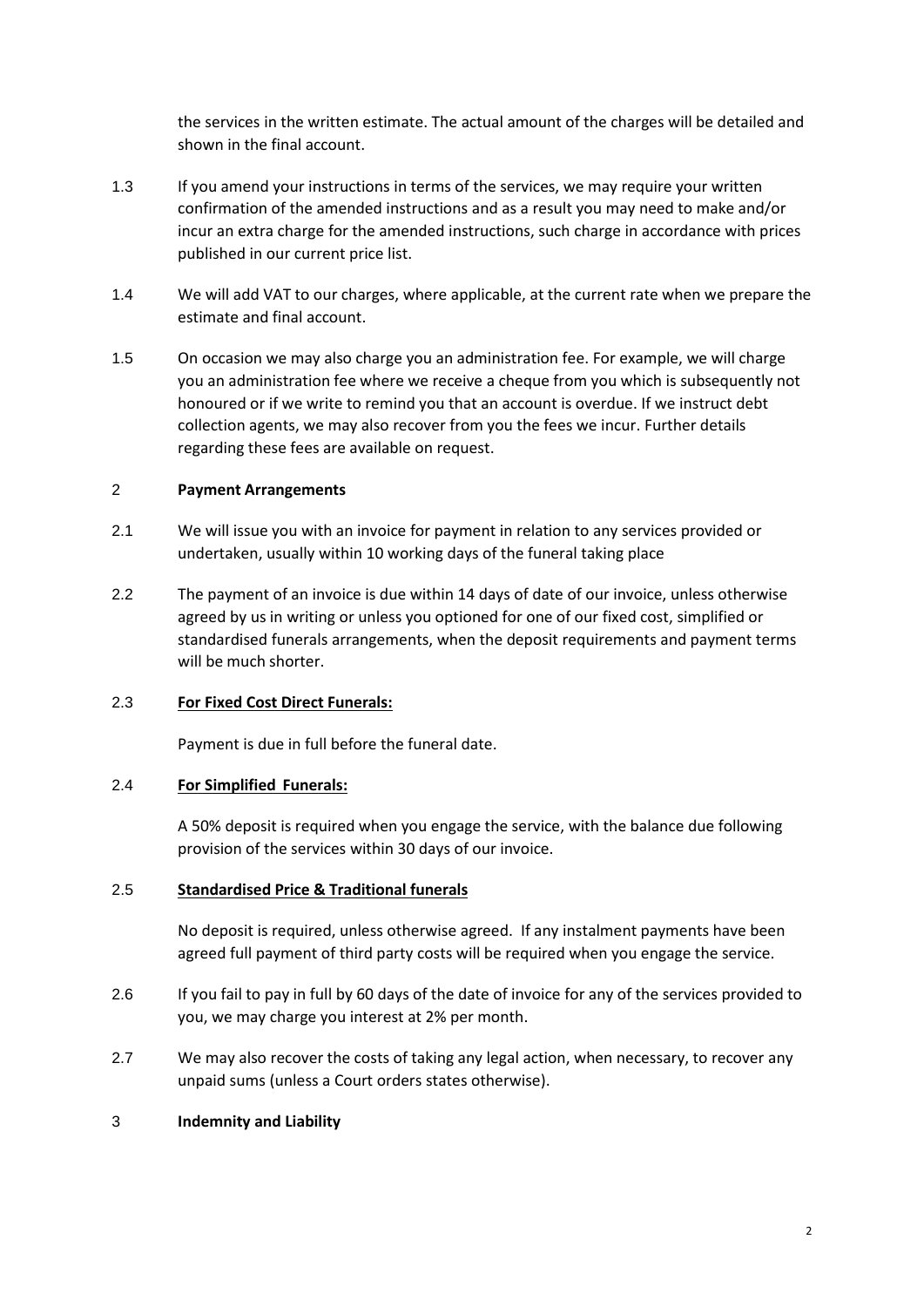- 3.1 You will indemnify us in full and hold us, our employees and agents harmless from and against all expenses, liabilities, losses, damages, claims and other reasonable expenses we may incur (directly or indirectly including financing costs and including legal costs on a full indemnity basis) in connection with or arising out of your use and any third party's use of the services and following any breach by you of any of your obligations under these Terms. We may claim any losses from you at any time providing written notice.
- 3.2 We shall not be liable to you or any third party for any loss or damage (including any loss of profit, revenue, business, goodwill or anticipated savings (whether direct or indirect) and any indirect, consequential or special damages, loss, costs, claims or expenses), howsoever arising.
- 3.3 Nothing in these Terms shall exclude or limit our liability for death or personal injury caused as a result of our negligence, breach of contract or otherwise.

# 4 **Data Protection**

- 4.1 Words shown in italics are defined in the Data Protection Act 2018 (the "**Act**").
- 4.2 We respect the confidential nature of the information given to us and, where you provide us with *personal data* ("**data**"), we will ensure that the data will be held securely, in confidence and processed only for the purpose of carrying out the services.
- 4.3 In order to provide the services we may need to pass such data to third parties who are performing some of the services for you, who may contact you directly.
- 4.4 Further details regarding these third parties are available upon request.
- 4.5 Under the Act you have the right to know what data we hold on you and you can, by applying to us in writing and paying a fee, receive copies of that data. You confirm that you have permission to also give consent to use all information you supply, including your relatives & friends, unless you specify.

## 5 **Cooling-Off Period**

- 5.1 The Consumer Contracts (Information, Cancellation and Additional Charges) Regulations 2013 may give you the right to terminate provision of our services in the cooling-off period of 14 days after you have agreed to engage our services or provide us with initial instruction (the "**Cooling-off Period**"). If you wish the performance of the services to which this right applies to commence before the end of the cooling-off period, you must tell the person named below, in writing at the time of your initial instruction.
- 5.2 In the event that you exercise the right to cancel our services during the Cooling-off Period, if you have received any goods or services from us during such period you will be required to reimburse us for any incurred costs and expenses associated with provision of the goods or services during the Cooling-off Period.

## 6 **Termination**

6.1 The services may be terminated before the services are delivered: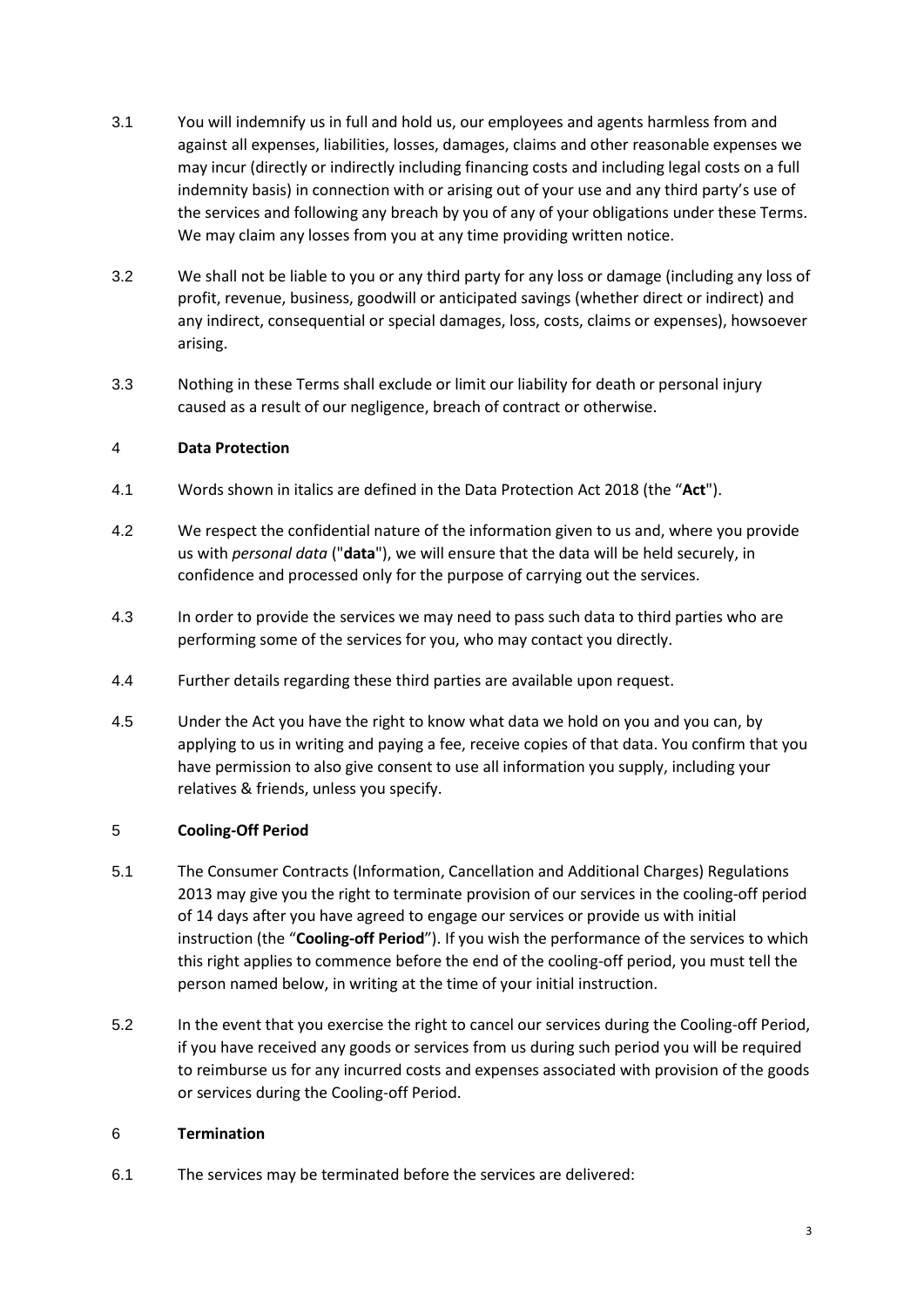- 6.1.1 by us if you fail to honour your obligations under these Terms; and
- 6.1.2 by you communicating to us in writing, whether this be by text, email or post that you are terminating your instructions and engagement of the services.
- 6.2 You must tell the person named below, in writing as soon as practicable of any termination.
- 6.3 If we or you terminate the services you may, depending on the reasons for termination, at our discretion be asked to pay a reasonable sum based upon the services carried out up to the time of termination. Such amount will be advised to you in writing.

# 7 **Standards of Service**

- 7.1 The Society of Allied & Independent Funeral Directors (SAIF) Code of Practice requires that we provide a high-quality service in all aspects. If you have any questions or concerns about the service we provide to you, please raise them in the first instance with our designated senior person. If that does not resolve the problem to your satisfaction SAIF provides a dispute resolution service, as an alternative to legal action.
- 7.2 You can contact SAIF by completing their complaints form which is available by contacting them on 0345 230 6777 or email to standards@saif.org.uk.
- 7.3 Although we endeavour to provide a prompt and efficient service for you, there may be instances where, because of circumstances beyond our control, we are unable to fulfil our obligations to you on the date or time specified. Therefore, we endeavour to meet all dates and times provided on the estimate however these cannot be guaranteed. Where it is known and arrangement will not be met, we will attempt to contact you in advance, using the details overleaf, and advise you of alternative arrangements.
- 7.4 We cannot be responsible for the performance of any third parties which may include, but not specifically limited to, Crematoria, Councils, Grave Diggers, Ministers, Civil Celebrants, Florists, Printers, Vehicle Hire, Newspapers, Hospitals, Doctors, Coroner, Registrar, International Repatriation Service Providers, etc.

## 8 **Agreement**

- 8.1 Your instructions will not create any rights enforceable by virtue of the Contracts enforceable by virtue of the *Contracts Rights of Third Parties Act* by any person not identified as our client.
- 8.2 If any of these Terms are unenforceable as drafted:-
	- 8.2.1 it will not affect the enforceability of any other of these Terms; and
	- 8.2.2 if it would be enforceable if amended, it will be treated as so amended.
- 8.3 The parties agree that these Terms along with estimates and services accounts constitutes the entire agreement between them and supersedes all previous agreements,